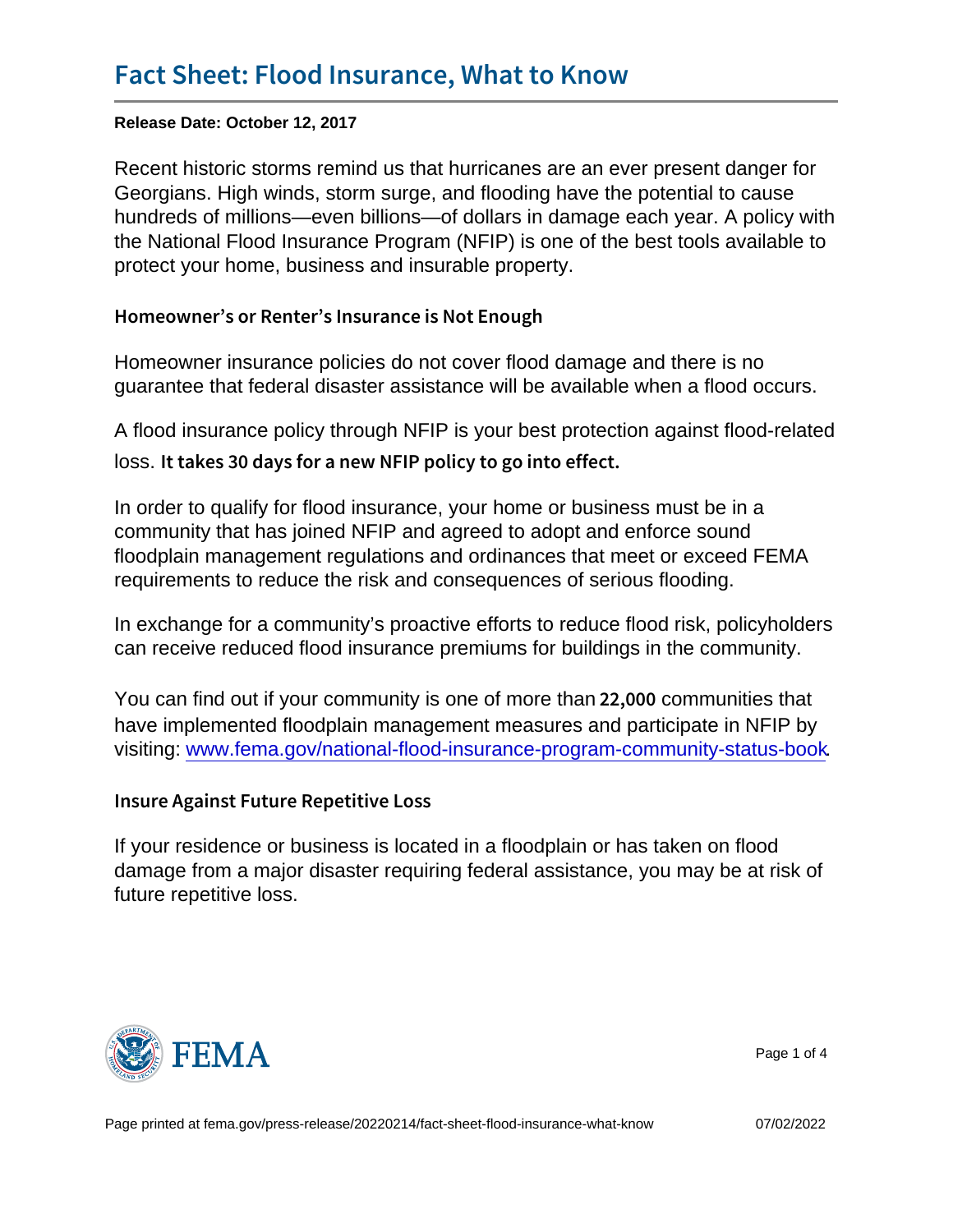Homeowners who receive federal disaster assistance must obtain flood insurance at the address of the home, even if the damaged building is replaced by a new one. If you sell your home, federal law requires that the new owners be informed that flood insurance coverage must be maintained on the structure. Often, an existing flood insurance policy can be transferred to a new owner with no lapse in coverage.

If you are a renter and receive federal disaster assistance, flood insurance coverage must be maintained on the contents for as long as you live at the flooddamaged rental property. The requirement for flood insurance is lifted once you move from the building.

Protection for Your Home and Insurable Property

Flood insurance is available to homeowners, business owners and renters. Policies offer up to  $$250,000$  corrected for homeowners, up to  $$100,000$ personal property and up to  $$500$ ,  $000$  each for business contents and building repairs.

Flood insurance protects two types of insurable property. The first covers your building, the second covers your possessions; neither covers the land they occupy.

Building coverage includes:

- The insured building and its foundation;
- The electrical and plumbing system;
- Central air conditioning equipment, furnaces and water heaters;
- Refrigerators, cooking stoves, and built-in appliances such as dishwashers; and
- **Permanently installed carpeting over unfinished flooring.**

Contents coverage includes:

- Clothing, curtains, furniture and electronic equipment;
- Portable items such as; window air conditioners, microwaves and dishwashers; and
- **Carpeting that is not already included in property coverage.**



Page 2 of 4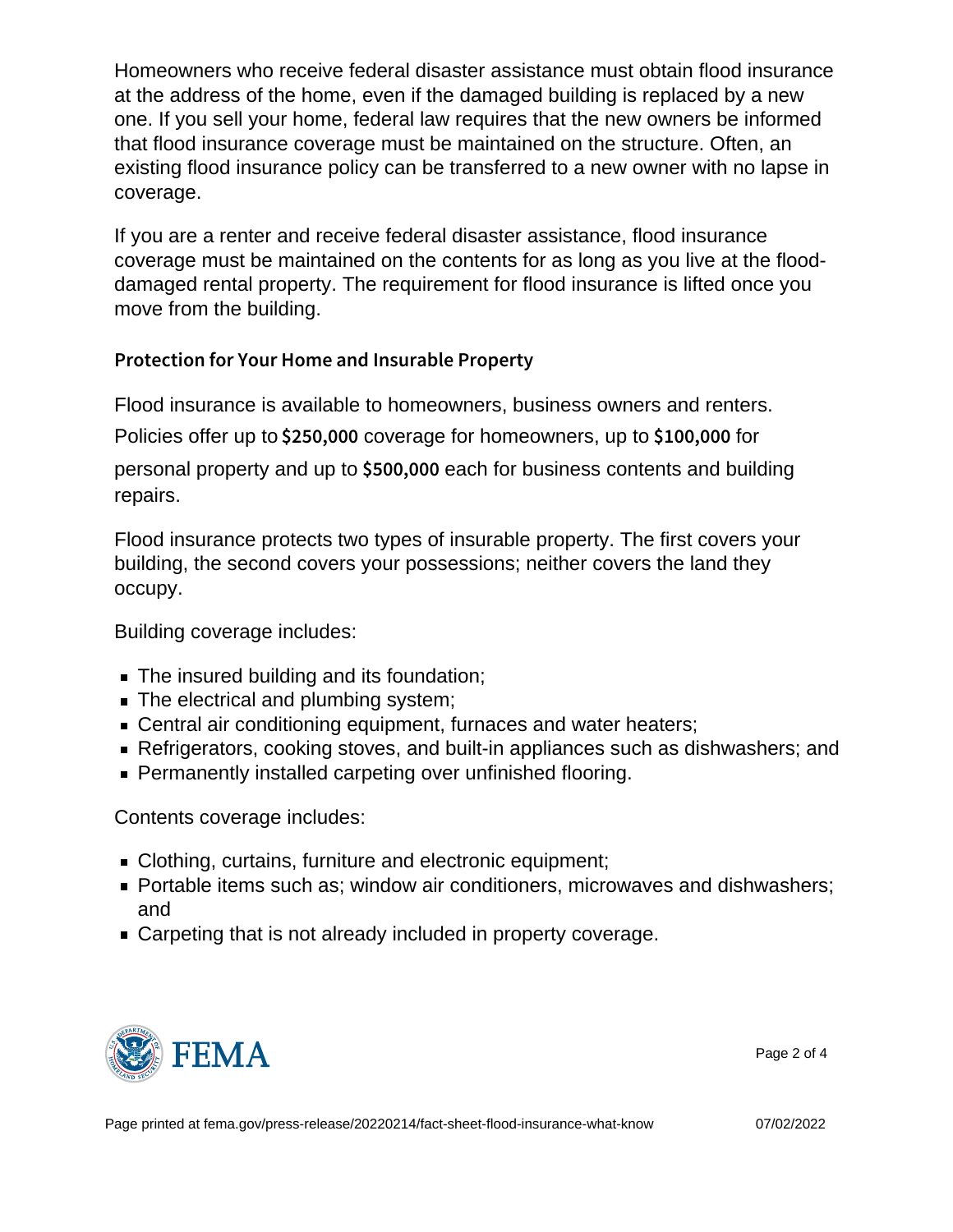How to Get the Coverage You Need

NFIP is administered by FEMA, which works closely with more than  $8\phi$  private [property and casualty insurance companies](http://www.fema.gov/wyo_company) to offer flood insurance to homeowners, renters, and business owners. To find an agent visit: [fema.gov/wyo\\_company.](http://www.fema.gov/wyo_company)

Rates are set nationally and do not differ from company to company or agent to agent. These rates depend on many factors, including the date and type of construction of your home, along with your building's level of risk.

Property owners who already have flood insurance policies are encouraged to check their policy each year, update as necessary and make sure premiums remain paid in full.

For more information or to find an insurance agent near you who sells flood insurance, visit [floodsmart.gov,](http://www.floodsmart.gov) or call the NFIP toll-free number at 1-888-356-6329  $(TTM-800-427.$  Multilingual operators are available (press 2 for Spanish).

## ###

Disaster recovery assistance is available without regard to race, color, religion, nationality, sex, age, disability, English proficiency or economic status. If you or someone you know has been discriminated against, call FEMA toll-free at 800- 621-FEMA (3362). For TTY call 800-462-7585.

FEMA's mission is to support our citizens and first responders to ensure that as a nation we work together to build, sustain, and improve our capability to prepare for, protect against, respond to, recover from, and mitigate all hazards. Follow us on Twitter at [https://twitter.com/femaregion4](https://twitter.com/femaregion4 ) and the FEMA Blog at [http://blog.fema.gov](http://blog.fema.gov/) .

The U.S. Small Business Administration (SBA) is the federal government's primary source of money for the long-term rebuilding of disaster-damaged private property. SBA helps homeowners, renters, businesses of all sizes, and private non-profit organizations fund repairs or rebuilding efforts and cover the cost of replacing lost or disaster-damaged personal property. These disaster loans cover losses not fully compensated by insurance or other recoveries and do not



Page 3 of 4